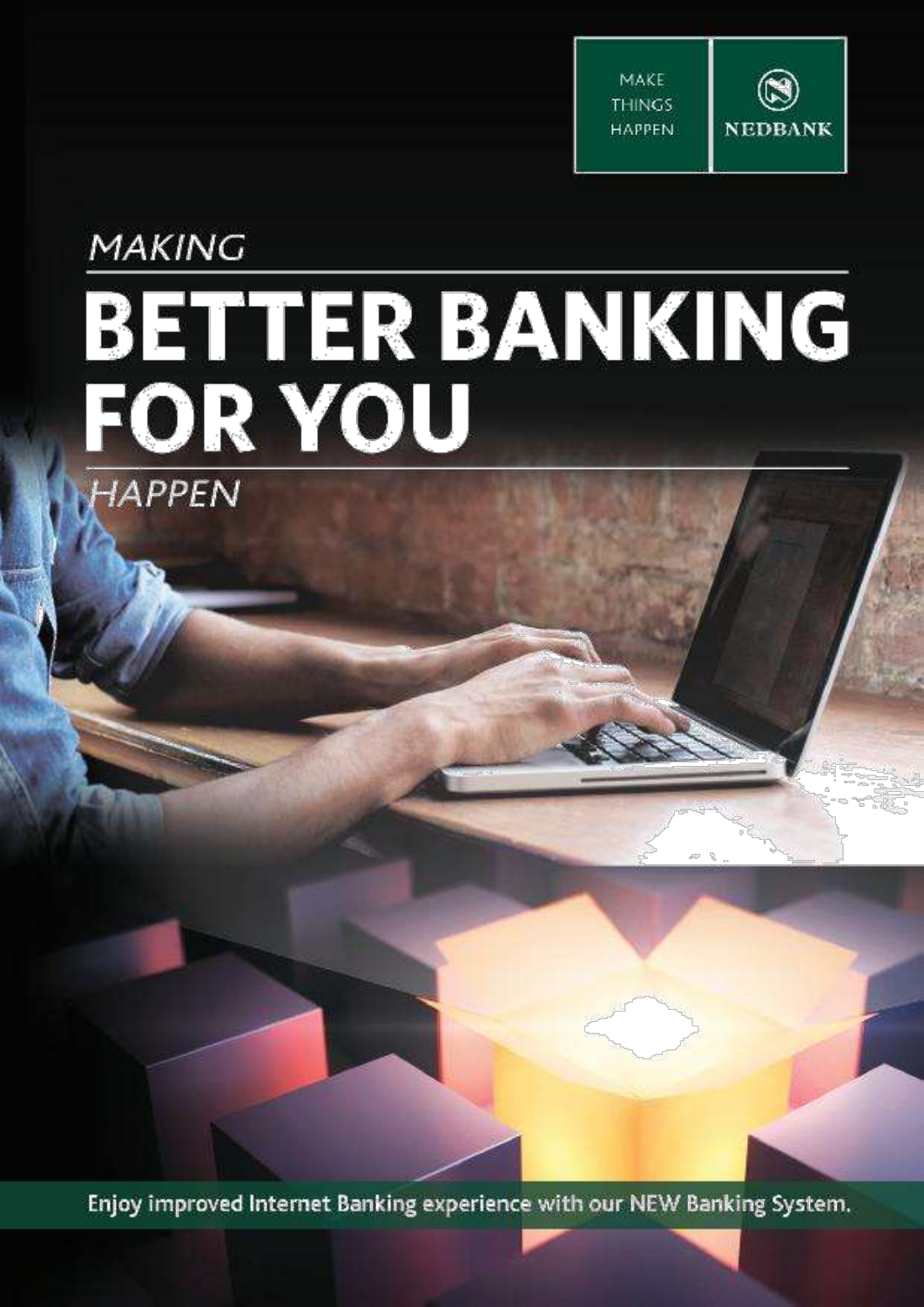



## **Internet Banking: Getting Started**

## **Preparing for upgrade…**

In today's world where everything is done electronically, at Nedbank Lesotho we're pleased to bring you our upgraded Internet Banking providing convenience and security from the comfort of your home. We trust you will enjoy the new Internet Banking service.

# **Getting started…**

Ensure that your e-mail address and cell phone are correct and up to date. Only individual Clients with a valid e-mail address will receive an E Statement. A valid mobile phone number is required to receive a One Time Password (OTP).

Whenever you travel, or require OTP's on another mobile number, or access a different email account, please inform Nedbank accordingly in order to provide you with a secure service.

# **First time login…**

- 1. The new Personal Internet Banking link i[s https://www.internetbanking.nedbank.co.ls](https://www.internetbanking.nedbank.co.ls/)
- 2. Personal Internet Banking login page.

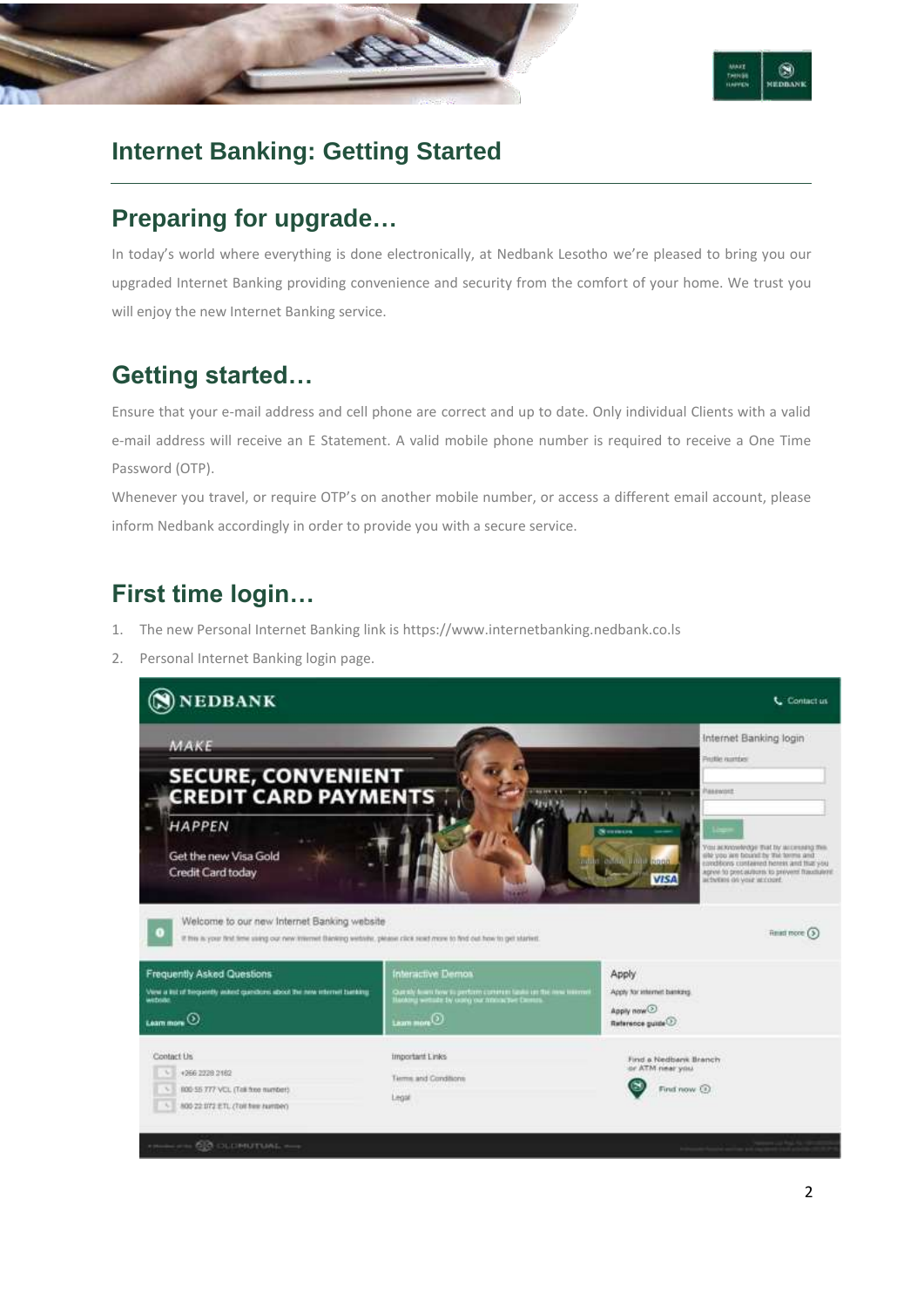



## **Changes you must be aware of…**

- 1. Individual Clients with a valid e-mail address will receive an E Statement for the Current Accounts. Cheques do not accompany E Statements. Printed statements must be requested at a branch of your choice.
- 2. Only payments to Local Banks and South Africa are allowed.
- 3. Payments to Local Banks cannot exceed 1,499,999 LSL.
- 4. Payments to SA Banks cannot exceed 4,999,999 LSL.
- 5. An OTP is mandatory for sensitive transactions:
	- a. Adding a beneficiary;
	- b. Modify beneficiary details;
	- c. Once-off payments;
	- d. Bank defined payments;
	- e. Tax payments (payments to LRA).
- 6. Payments to your Investment Account can be done using the Own Account Transfer.

## **New functionality and features…**

- 1. Future dated payments (Pay Later option on payment screens).
- 2. Create your own Standing Instructions with various frequencies (SI option on payment screens).
- 3. Payments to LRA using the Tax Payment function.
- 4. Ordering a Cheque Book online (Customer Services menu).
- 5. Subscribing to an E Statement on Current Accounts (Customer Services menu).
- 6. Online Account Statements with various download options (Account Statement menu).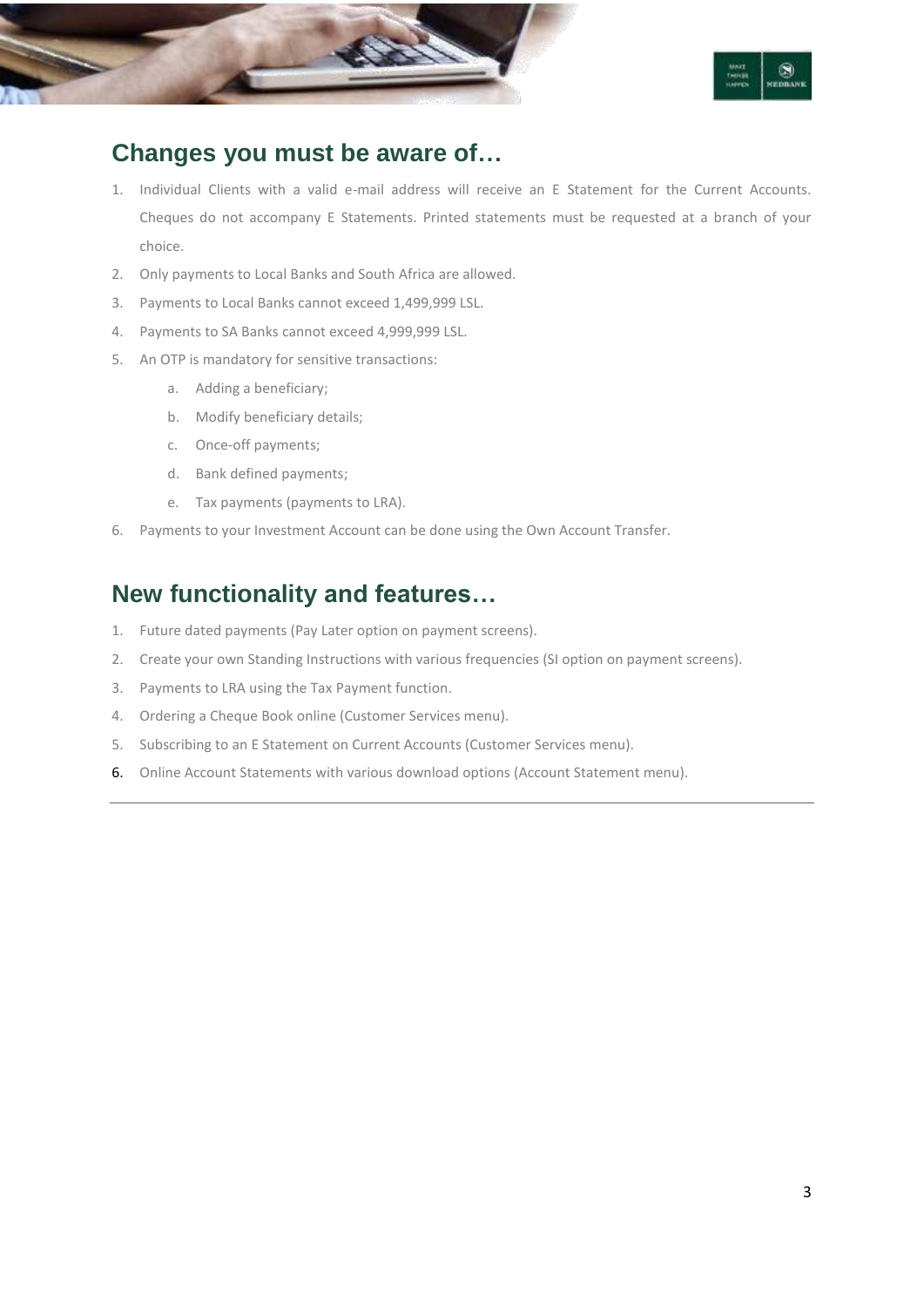



## **On-Line Payment Limits**

Your online payment limits, as setup by Nedbank, can be viewed as follows:

- Payments menu, View Limits Utilisation sub-menu;
- View Limits button on payment screens;
- On every payment screen (excluding Tax Payment and Card Payment) your limit for the particular transaction type is displayed.

# Once-off Limit

Will be applied within Transfer and Payment limits but is not maintained separately.

# Transfer Limits will apply as follows:

Own Account Transfers – transfers between your own account eg from Savings to Cheque.

# Payment Limits will apply as follows:

- Payments to Accounts at This Bank Payments to Nedbank.
- Payments to Other Bank Accounts Payments to any Other Bank including SA Banks.
- Bank Defined Payments The beneficiary has been approved and setup by Nedbank.

# When you require updates to any limit the following information is required:

- The minimum transaction amount;
- The maximum transaction amount;
- The daily limit;
- The monthly limit;
- The effective date of the limit.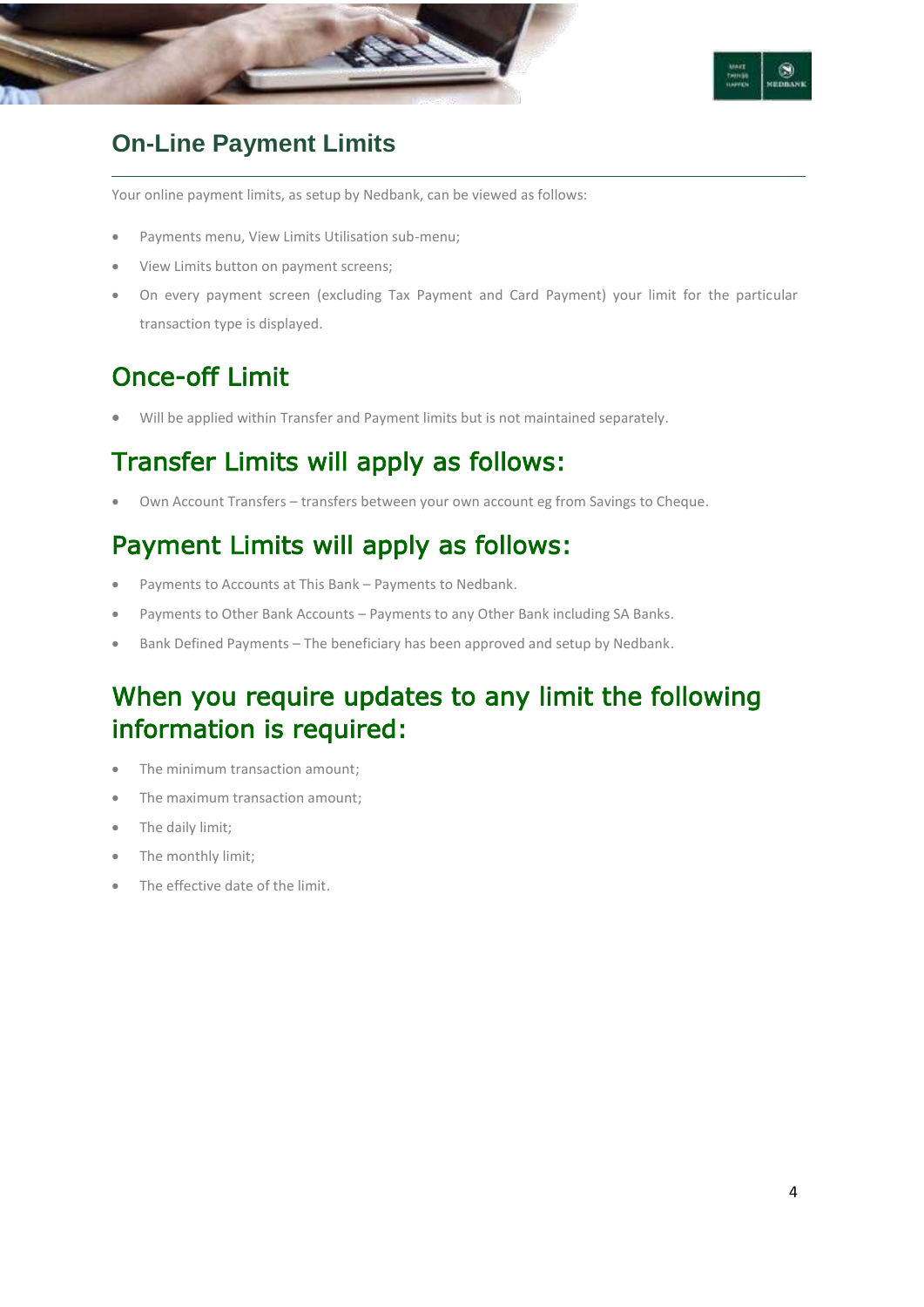

## **Accounts and Loans Menus**

## Account Summary

Account Summary will provide you with details information regarding all your accounts linked to you profile with respective balances.

- Click on Account Summary sub-menu.
- Your accounts linked to your profile, with respective Account Balance will display.

## Account Statement

View Current and Savings account statements with download capability in various formats.

- Click on Accounts menu.
- Click on Account Statement sub-menu.
- Select the account.
- Define the *Search By* criteria from the dropdown list.
- Current Period will return transactions for 30 days.
- Previous Period will return transactions for 90 days.
- There are also other options available for you to search on.

# Account Details

Account Details pertaining to the specific account type eg the Overdraft Limit on your Current Account.

- Click on Account Details sub-menu.
- Select the account you require detail on.

# Term Deposit / Notice Deposit Details

 Account Details pertaining to your Investment Accounts.

# Loan Details

Details pertaining to your Loan Accounts.

## Loan Schedule

 Details pertaining to your outstanding payments on your Loan Accounts.

# Loan Repayment Inquiry

 Details pertaining to your payments on your Loan Accounts.

## Loan Account Activity

 View an Account Statement on your Loan Accounts with download capability in various formats.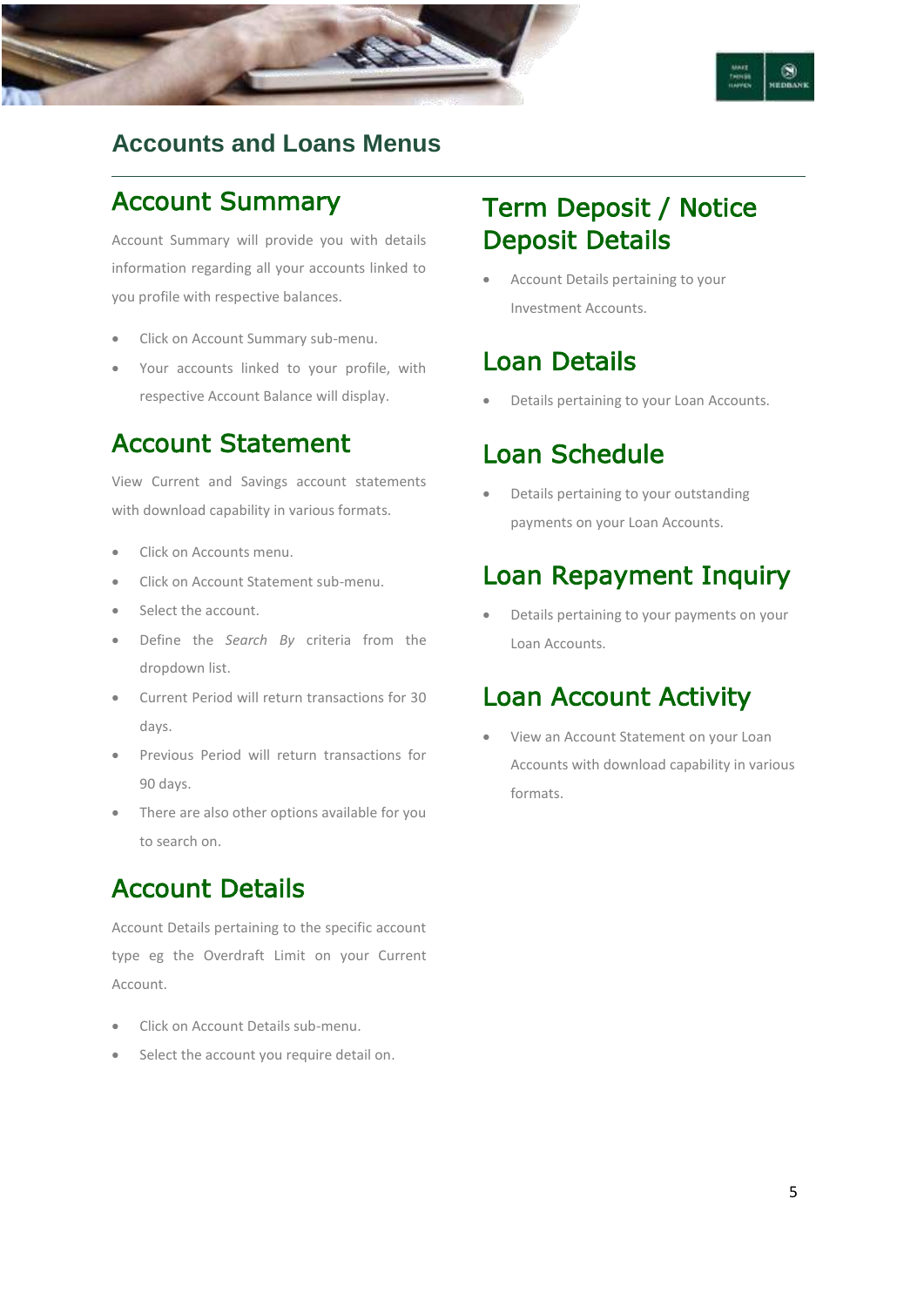

## **Payments Menu**

## Beneficiary Maintenance

- Search for your beneficiaries;
- Add new beneficiaries;
- Change beneficiary detail;
- Delete a beneficiary;
- View the payment history for the beneficiary;
- Make a payment to a beneficiary from the list of beneficiaries.

#### Search for your beneficiaries

- Select the Transaction Type as *Payments to Nedbank and Other Banks.*
- Click Search.
- A list of all your beneficiaries linked to your profile will display in a table in groups of 10. If you have more than 10 beneficiaries, you will be required to scroll.
- You can also search for your beneficiaries where they bank:

If the beneficiary is with Nedbank:

- Select the Transaction Type as *Payments to Accounts at This Bank.*
- Click Search.
- All your beneficiaries that have accounts at Nedbank and are linked to your profile will be displayed.

If the beneficiary is with another Bank:

- Select the Transaction Type as *Payments to Other Bank Accounts.*
- Click Search.
- All your beneficiaries that have accounts with Other Banks and are linked to your profile will be displayed.
- Beneficiaries with invalid bank details will not be in your list of beneficiaries.
- Only Nedbank SA Credit Cards that was setup as beneficiaries on previous systems will be made available.
- From the list of beneficiaries you can select to change the beneficiary detail, delete a beneficiary, view the beneficiary payment history or make a payment to the beneficiary.
- An OTP is required every time you modify beneficiary detail.

#### View Beneficiary Payment History

- Beneficiary Payment History is only available for transactions done on the system.
- Transaction history for 1 year will be available.

#### Add a new beneficiary

When you add a new beneficiary you have to distinguish if the beneficiary is with Nedbank or Other Banks. An OTP is required every time you add a new beneficiary, and will be sent to your mobile number registered at Nedbank.

If the beneficiary is with Nedbank:

- Select the Transaction Type as *Payments to Accounts at This Bank.*
- Click Create Beneficiary.
- Complete the beneficiary detail.

If the beneficiary is with another Bank:

- Select the Transaction Type as *Payments to Other Bank Accounts.*
- Click Create Beneficiary.
- Complete the beneficiary detail.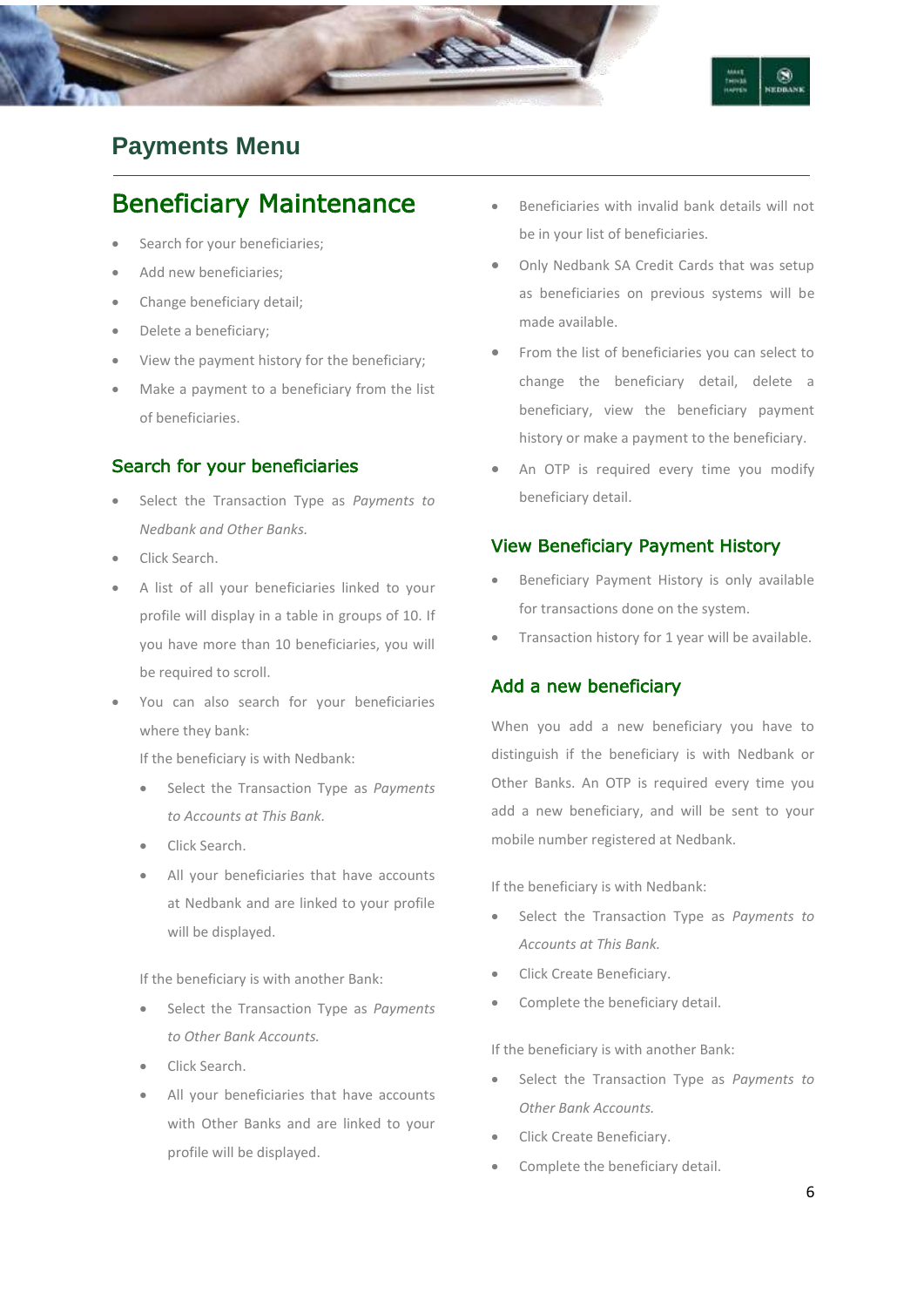



## **Payments Menu**

# Own Account Transfer

Transfer funds between your own accounts.

# Payments to Accounts at This Bank

Make payments to Nedbank Account Holders.

# Payments to Other Bank **Accounts**

- Make payments to other local Banks.
- Make payments to South African Banks.

## Bank Defined Payments

- An OTP is required for this function.
- Make payments to a beneficiary approved by Nedbank.
- The Beneficiary Statement Description is very important. This is your reference number with the institution you are paying eg if it is another Banks's credit card please capture your credit card (plastic) number as the reference.
- When you make your first payment to a specific Bank Defined beneficiary, select the option *Submit Payment and Save Template*. Then you do not need to re-capture the reference number for subsequent payments to the beneficiary. For subsequent payments to the beneficiary simply retrieve your template in the Payment to section of the screen by using the look-up function.

# Tax Payments

- An OTP is required for payments to LRA.
- Make payments to the local Revenue Authority (LRA).

#### Save as Template button

You can save a payment template with all validations completed.

#### Save as Draft button

You can save a payment template with no validations completed.

#### Submit Payment button

Select this option if you want to make a payment and do not want to Save a Template.

#### Submit Payment and Save Template

Select this option if you want to make a payment and want to Save a Template, as advised for Bank Defined Payments.

#### Payment Confirmations

Payment Confirmations will be available for transactions done on the system, dating as far back as 1 year. Payment Confirmations are available in the Transaction Activities menu, under the Transactions sub-menu. In the Initiated Transaction tab select any of the following Transaction Types in status Completed:

- Own Account Transfers;
- Payments to Accounts at This Bank;
- Payments to Other Bank Accounts;
- Bank Defined Payments.

#### Your templates

All your Templates and Drafts are available in the Transaction Activities menu, Transaction submenu, View Drafts/Templates tab.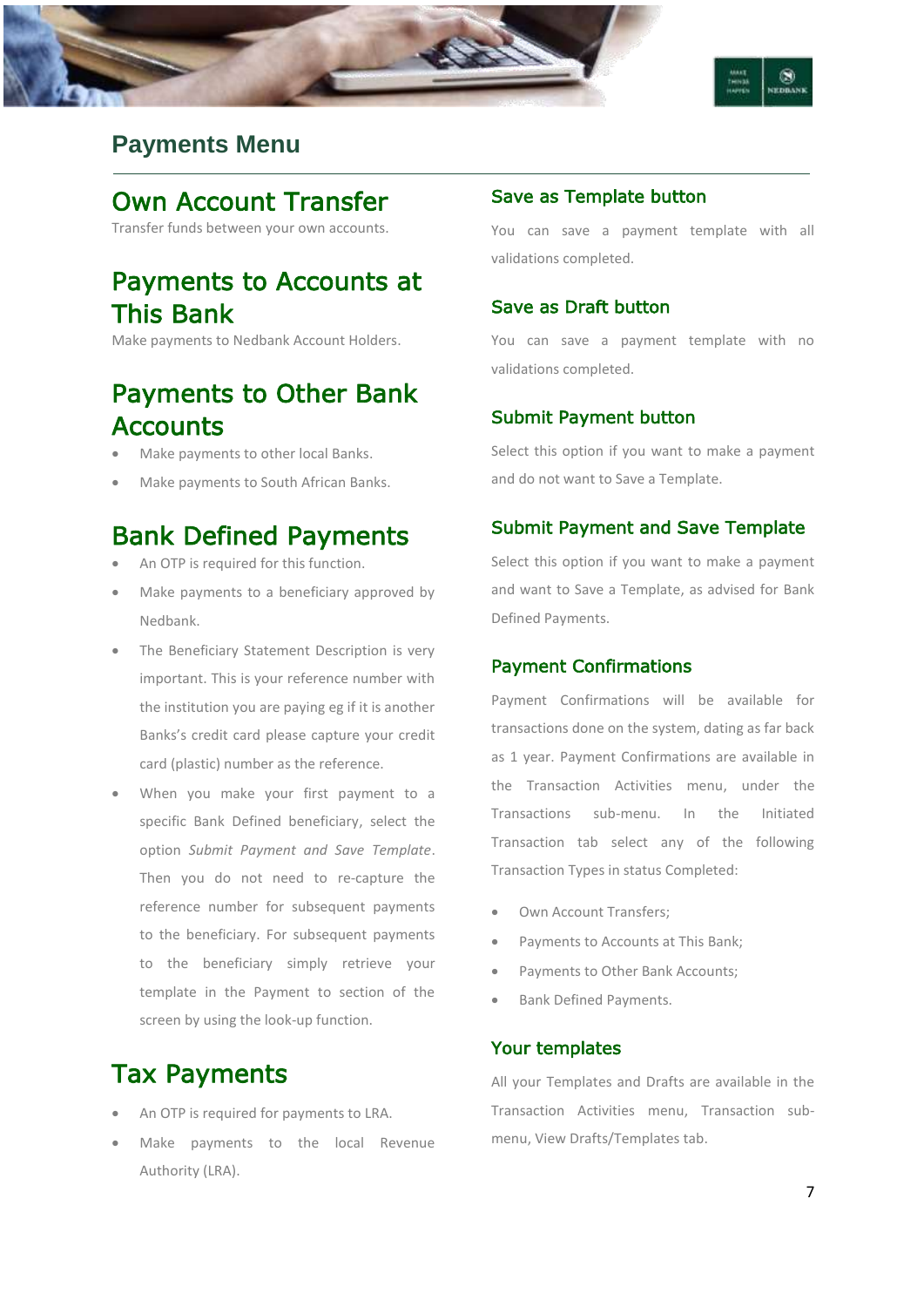

## **Payments Menu**

## Once-off Payments

There is not a separate function for Once-off payments.

If you require a once-off payment you can do so on the following functions:

- Payments to Accounts at This Bank;
- Payments to Other Bank Accounts.

Simply capture the beneficiary name and account detail on the screen.

You will have the option to add the payee as a beneficiary after you made the payment.

An OTP is required every time you make a once-off payment.

## Payment dates

In the Payment Details section of payment screens you will see the options:

- Pay Now;
- Pay Later;
- Setup Standing Instruction (not available for Bank Defined Payments).

#### Pay Now payments

 Pay Now option should be selected if your account is funded and you want the payment t be processed as soon as you submit the transaction.

#### Pay Later payments

 Pay Later option should be selected if you want the payment to be processed in future.

#### Setup Standing Instruction

 Setup Standing Instruction option should be selected if you want a series of payments to be processed in future.

## View Standing **Instructions**

You will be able to view any Standing Instructions created, and also know if the instruction executed successfully.

# Cancel Standing **Instructions**

- Standing Instructions cannot be modified; you are required to cancel the Standing Instruction.
- You will be able to cancel (delete) any Standing Instructions created.
- When you select to cancel a standing instruction all future instructions not yet executed will be cancelled.

## Beneficiary Notification

In the Beneficiary Details section you have the option to send your beneficiary or payee an email or sms, notifying them of a payment you made.

Please note: You must activate the request to send notification before you make the payment. Please refer to the Customer Alerts section of this document.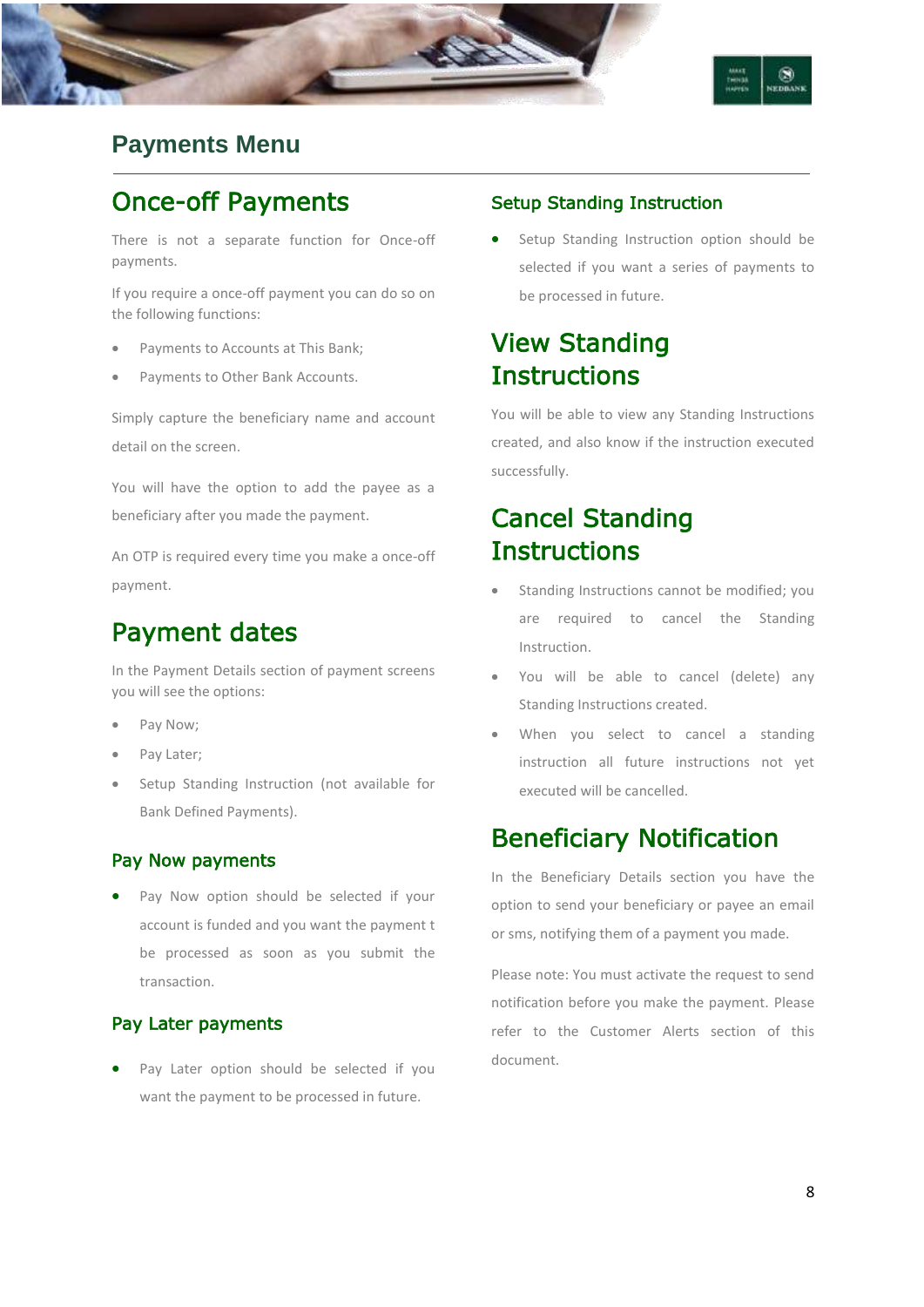

## **Customer Service Menu**

# Alerts (notifications)

Please verify your email address and mobile number displayed for correctness.

If you activated any of the alerts, and you want to change the delivery method from email to sms or vice versa, please complete the online deregister (untick all options) and then complete re-register with the option of your choice.

#### User Alerts

You can activate Login alerts (once-off only).

This is not required for Clients that moved to the new Internet Banking.

#### Customer Alerts

You can activate beneficiary and payee payment alerts. This must be done before payments to a beneficiary or payee (once-off only).

The contact details displayed are used for the activation purpose only. This is not the details of your beneficiary or payee.

## Cheque Book Request

You can order a Cheque Book online:

- Navigate to the Customer Services menu.
- Select the Cheque Account.
- Select the Delivery Branch.
- Select the Branch.
- Click Submit.

Nedbank will contact you when the Cheque Book is ready for collection.

#### Cheque Status Inquiry

Enquire on the status of your issued Cheques.

#### Stop Cheque Request

You can stop a single Cheque online, or stop a range of Cheques online.

### E Statement

Subscribe for an E Statement on your Current Account:

- Navigate to the Customer Services menu.
- Select E Statement sub-menu.
- Select the Account Type and Current Account number.
- Click Submit.
- Specify the email delivery address in the Primary Email Id field.
- Complete the subscription frequency detail.
- Accept the Terms and Conditions.
- Click Subscribe.

You can change the statement delivery frequency or cancel the statement delivery in totality after your initial subscription  $-$  just follow the steps above and in the Primary Email Id field select the Email address you initially subscribed with. Then specify if you want to modify the subscription (modify frequency button) or cancel the subscription (unsubscribe button).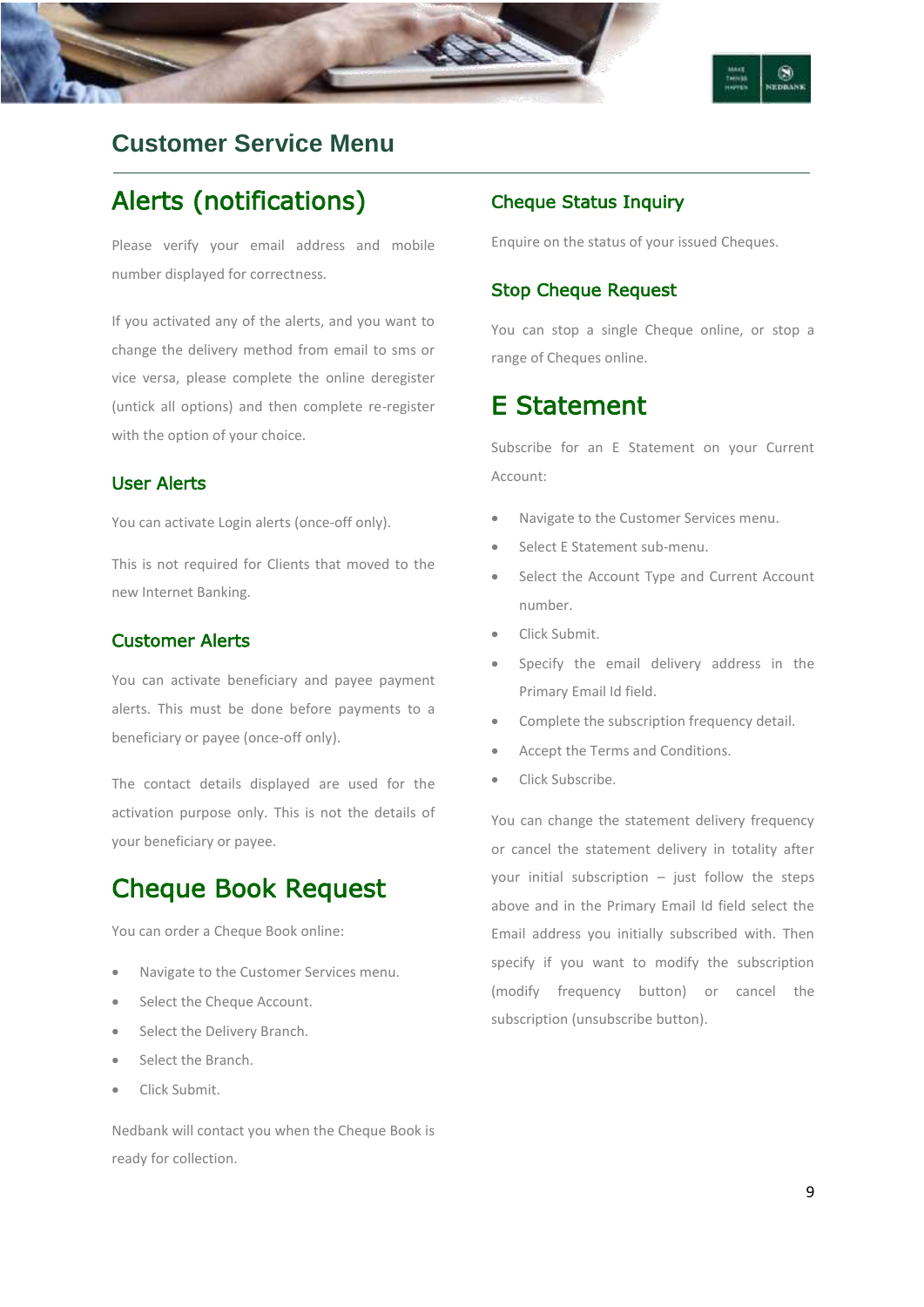



## **Card Menu**

The Card menu relates to your Nedbank Lesotho Credit Card, linked to your profile.

If you have a Nedbank Lesotho Credit Card, but the Credit Card is not linked to your Internet Banking profile, you will not be able to use the function. Should this be the case, kindly contact Nedbank to link the Credit Card to your profile.

# Credit Card Summary

A summary of all your Credit Card details such as:

- Available Limits;
- Outstanding Balance;
- Minimum Amount Due.

# Credit Card Statement

An online statement can be viewed.

Simply specify the month for which you would like to view the detail.

# Credit Card Payment

This function must be used to make payments to your Nedbank Lesotho Credit Card.

Please note: Only payments to Lesotho Nedbank credit cards linked to your profile are permitted from the Credit Card Payment function.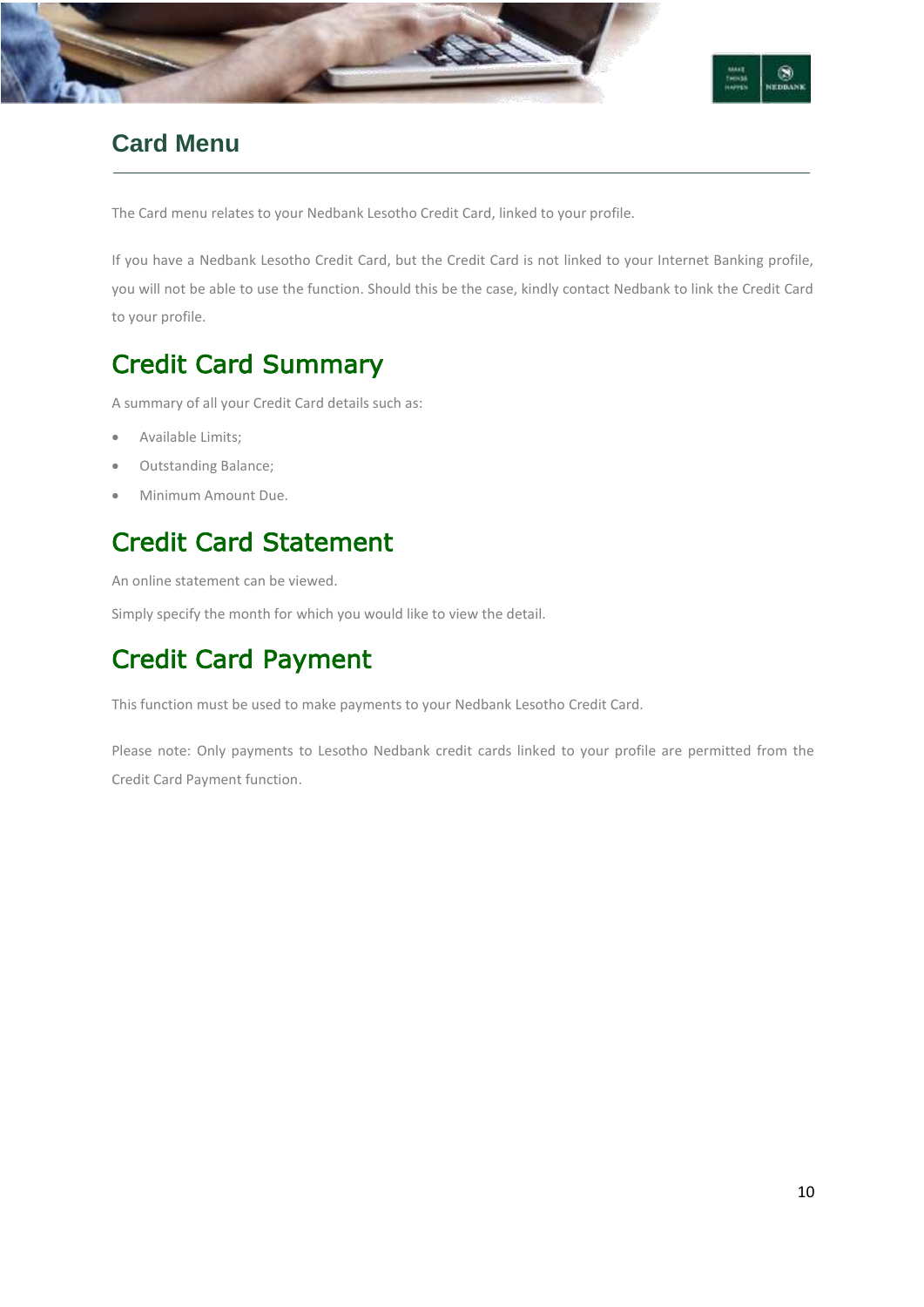



## **Services and Transaction Activity Menus**

# Profile Limit Reporting

You can download a report of your online limits, as captured by Nedbank, as follows:

- Navigate to the Services menu.
- Select the Transaction Type as All.
- Select the View By value as User Level Transaction.
- Click Download.

If you want to change your online limits, please contact Nedbank.

# Search Transactions

You can search for all your transactions initiated on the system.

The default setting is Other Search Criteria, where should select the Customer Number in the Customer field, and select the period.

Transaction history for 1 year will be available.

# **Transactions**

A transaction snapshot of initiated transactions, are available for you to view.

All transaction types are grouped together with the respective statuses.

Transaction history for 1 year will be available.

Transaction statuses:

| $\bullet$ | Accepted              | $\overline{\phantom{a}}$     | applicable to non-payment transactions; and        |
|-----------|-----------------------|------------------------------|----------------------------------------------------|
|           |                       |                              | Nedbank Lesotho Credit Card payments.              |
| $\bullet$ | Completed             | $\overline{\phantom{a}}$     | applicable to payment transactions.                |
| $\bullet$ | Pending For Execution | $\overline{\phantom{a}}$     | your Standing Instructions created.                |
| $\bullet$ | Rejected              | $\qquad \qquad \blacksquare$ | transactions initiated on the system but rejected. |

The reason for transaction rejections can be viewed as follows:

- Click the link in the Status Column with the description Rejected.
- Select the transaction you are looking and click the EBanking Reference No link.
- The Audit Detail section, Note column, will reflect the reason for the transaction rejection.